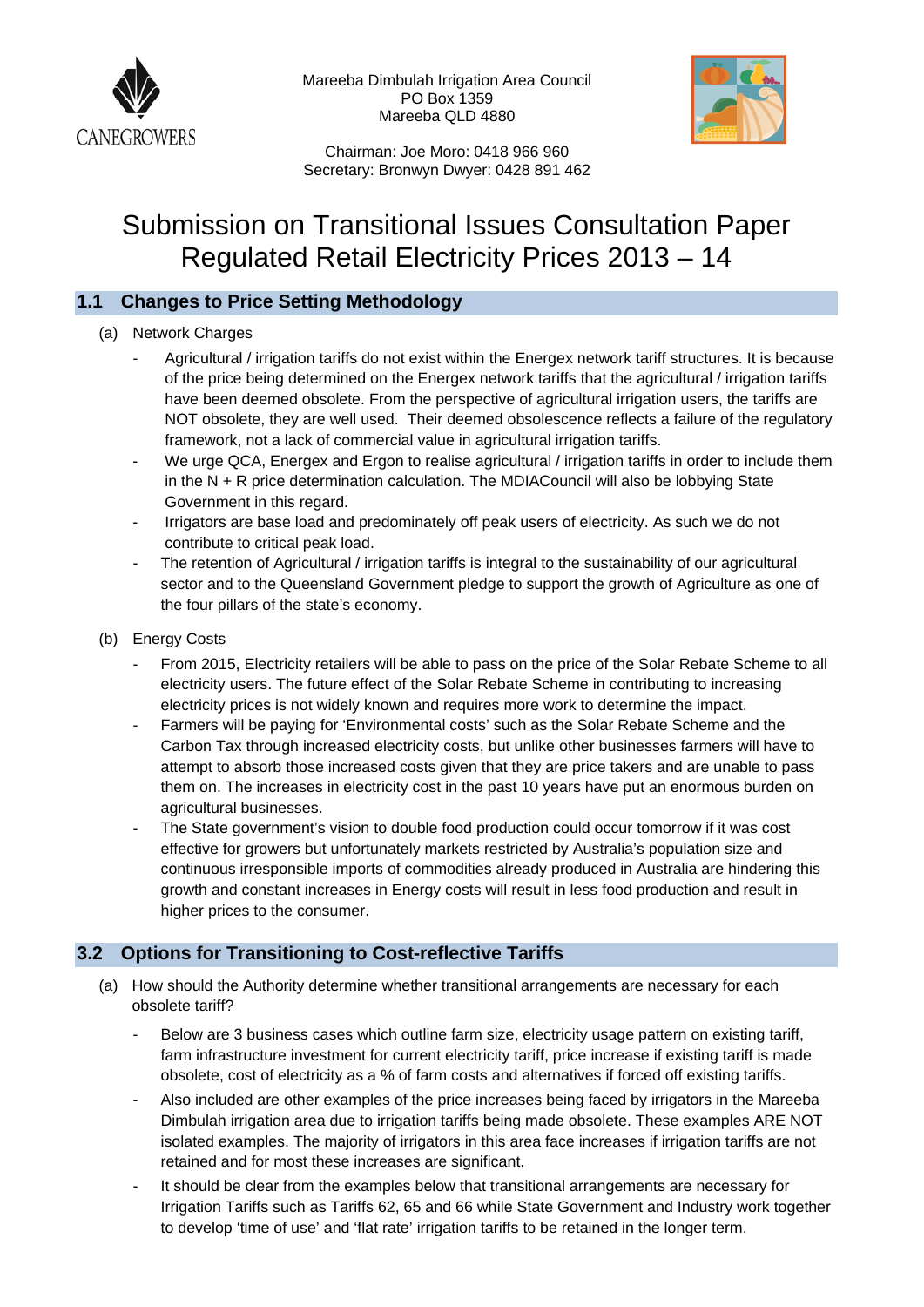Business Case 1 – Mango Farm in the Dimbulah Area

1) Area under Irrigation- 45ha

2) Typical farm electricity usage- Packing shed: 4 months of year; Irrigation pumps: 12 months of year currently on tariff 62 so approx. 85% off peak use and 15% on peak. 1 out of 4 irrigation pumps is not used as much during wet season due to the Walsh River being too dirty to pump from.

|                                 |  |                 | <b>KWh</b>      | <u> 2008 - 101 - 101 - 101 - 101 - 101 - 101 - 101 - 101 - 101 - 101 - 101 - 101 - 101 - 101 - 101 - 101 - 101 - 101 - 101 - 101 - 101 - 101 - 101 - 101 - 101 - 101 - 101 - 101 - 101 - 101 - 101 - 101 - 101 - 101 - 101 - 101</u><br>Kwh | <b>KWh</b>                                |
|---------------------------------|--|-----------------|-----------------|---------------------------------------------------------------------------------------------------------------------------------------------------------------------------------------------------------------------------------------------|-------------------------------------------|
|                                 |  |                 | peak            | off peak                                                                                                                                                                                                                                    | Total                                     |
|                                 |  |                 |                 |                                                                                                                                                                                                                                             |                                           |
| Total                           |  |                 | 6272            | 36331                                                                                                                                                                                                                                       | 42603                                     |
| Percentage use                  |  |                 | 15%             | 85%                                                                                                                                                                                                                                         | 100%                                      |
| Average KWh per day             |  | 17.18           | 99.54           | 116.72                                                                                                                                                                                                                                      |                                           |
| Average KWh per year            |  | 6272.00         | 36331.00        | 42,603.00                                                                                                                                                                                                                                   |                                           |
|                                 |  |                 |                 |                                                                                                                                                                                                                                             |                                           |
| Average T62 (using 12/13 Price) |  |                 | 2,042.85<br>\$  | 4,184.24<br>\$                                                                                                                                                                                                                              | 6,427.60<br>\$.<br>(includes service fee) |
| Average T22 (using 12/13 Price) |  | \$.<br>1,266.94 | \$.<br>6,582.45 | 8,241.53<br>S.<br>(includes service fee)                                                                                                                                                                                                    |                                           |
| Forced T62 to T22 increase      |  |                 |                 | 1,813.93<br>\$                                                                                                                                                                                                                              |                                           |
| Percentage increase             |  |                 |                 |                                                                                                                                                                                                                                             | 28%                                       |

3) Cost Increase if Forced from Tariff 62 to Tariff 22 for Irrigation Pumps

4) (a) What infrastructure have you put in place specifically for your current electricity tariff - have installed automation so as can irrigate and fertigate during the night when it is the most efficient. Have a controller installed in the house so as it can be changed at ease when needed. All trees have micro sprinklers underneath them and all fertiliser application at the moment is through the fertigation system. Pumps are all new and are the most efficient for the capacity that we are pumping.

 (b) Cost of infrastructure - We have spent well over \$100,000 on upgrading the irrigation to the farm so that it can be used during the night with ease - we don't need to get up and open up taps on each row of trees and are able to irrigate larger numbers of trees for a shorter amount of time. We changed one diesel pump to electricity pump.

### 5) What % of your costs does electricity make up

Current total of all electricity on farm: \$15,508 for 2011/2012 financial year = 5% of costs If forced onto T22: 28% increase extra  $$4.342 = $19.850 = 7\%$  of costs

### 6) If you were forced to the new tariffs what other alternative would you explore?

- Re-install diesel pump and install solar power on at least one pump and/or the packing shed. Forcing irrigators off of the electricity grid and on to alternate energy will further increase power prices.

- If we were forced to tariff 22 we would irrigate during the day as there would be no incentive to irrigate at night. This would shift us from being off peak users to on peak users.

- Our other option would be to reduce amount of irrigation and fertigation which would in turn lead to loss of production. Increased electricity prices will lead to loss of production on all irrigated farms making it difficult for the LNP Government to reach their target of doubling agriculture by 2040.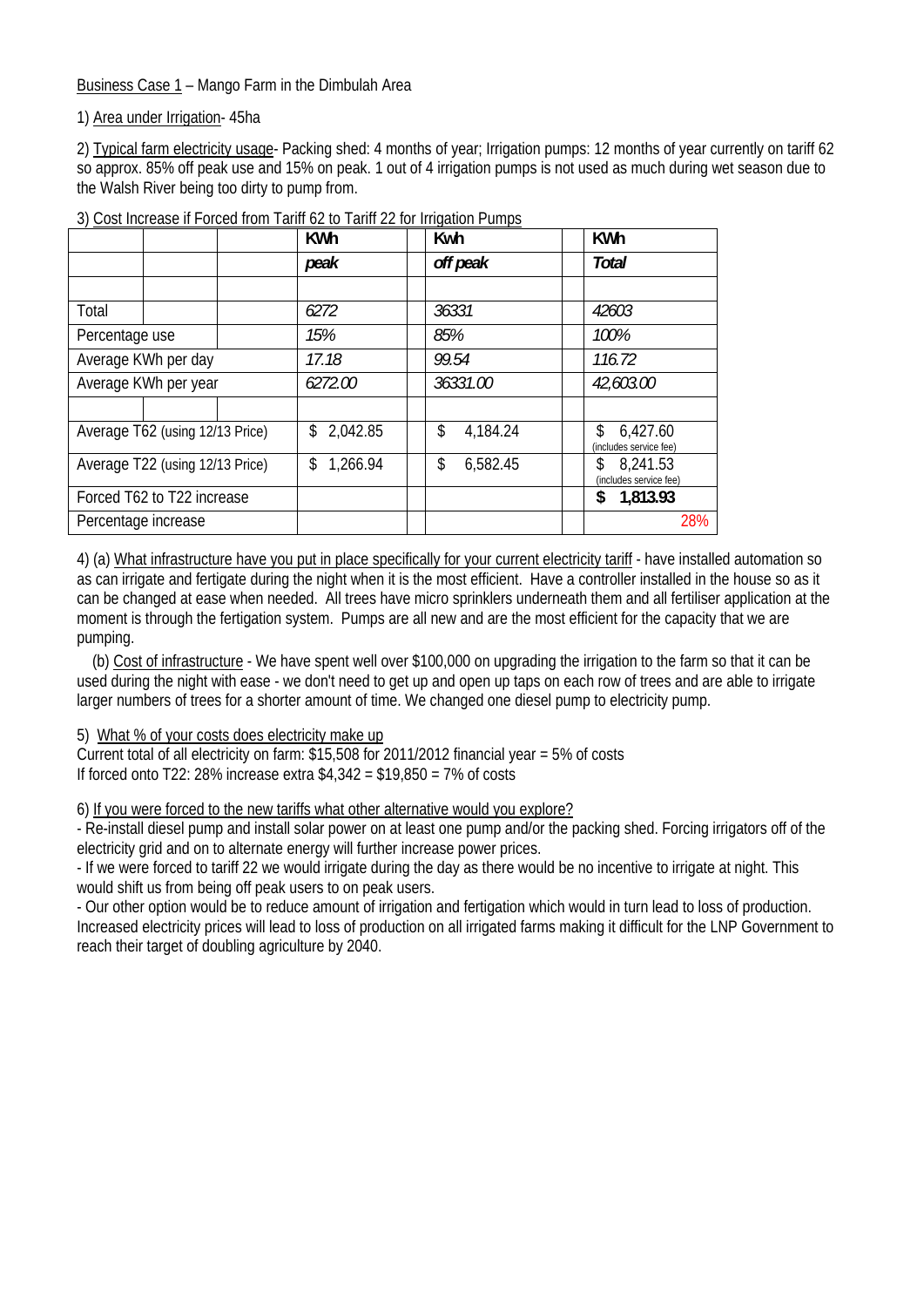Business Case 2 – Cane Farm in Mareeba Area. Pump Station #1

1) Area under Irrigation- 117ha

2) Typical farm electricity usage- 2 x 55Kw pumps (twin pumps on one meter) with a combined average annual consumption of 150,000 Kwh per year T62 so now deemed a 'large user' by Ergon Energy. Pumping time is 1,350 hrs per pump per year. 94% off peak use and 6% on peak use.

3) Cost Increase if forced from Tariff 62 to Tariff 44

|                                 |  |  | <b>KWh peak</b> | <b>KWh off peak</b> | <b>KWh Total</b>                      |
|---------------------------------|--|--|-----------------|---------------------|---------------------------------------|
| Total                           |  |  | 58182           | 846717              | 904899                                |
| Percentage use                  |  |  | 6%              | 94%                 | 100%                                  |
| Average KWh per day             |  |  | 26.59           | 386.98              | 413.57                                |
| Average KWh per year            |  |  | 9705.86         | 141248.49           | 150,954.36                            |
|                                 |  |  |                 |                     |                                       |
| Average T62 (using 12/13 price) |  |  | 3,161.30<br>\$  | 16,267.59           | \$19,629.39<br>(includes service fee) |
| Average T44 (using 12/13 price) |  |  |                 |                     | \$58,513.55                           |
| Forced T62 to T44 increase      |  |  |                 |                     | \$38,884.17                           |
| Percentage increase             |  |  |                 |                     | 198%                                  |

4) (a) What infrastructure have you put in place specifically for your current electricity tariff - Twin pumps at this station were installed simply due to the fact that one pump could not irrigate 117Ha of sugar cane during the off peak time on T62 (price diff between peak and off peak is 2.8 times).

(b) Cost of infrastructure - The capital cost to install the second pump to utilise the off peak time was approx. \$22,000

5) What % of your costs does electricity make up?

- This pump station irrigates 117ha of Cane Production Area (CPA). 15% of CPA is fallowed on a yearly basis.
- Based on 99.5Ha @ 98 tonnes/ha the cost of cane production for this pump station once forced to T44 in 2013 will increase by \$3.98/tonne or 14.74% (based on current production costs of \$27/tonne).
- The current cost of T62 represents 4.25% of the gross value of cane or 10% of gross margin
- The 2013 forced move to T44 would represent 12.76% of the gross value of cane or 30% of gross margin.
- Being forced to Tariff 44 the gross margin will reduce from \$20/tonne (\$47 gross value of cane growing costs \$27) to \$16/tonne or a reduction of 20%

6) If you were forced to the new tariffs what other alternative would you explore?

- On the 06/12/12 the revenue metering at this pump station was split into two with the intention that this pump station will now become two small customers and not one large customer to get away from the proposed T44 impact in 2013. The electrical reconfiguration for this installation is approx. \$25,000. Note: the **increase** for this pump station in 2013/14 if forced to T44 as one large customer will be \$38,000.

- Now that we have split our metering we have one pump on the transitional T62 and one pump on T22. From July 1 2013 when both pumps will be on T22 there will be very little incentive for us to irrigate during off peak times so we will change to peak time usage.

- As another example I have 93ha sugar cane currently irrigated on T66 using 1 x 55 KW pump pumping 150,000 KW hrs per year. Pump running time = 2,500 hours per year.

If forced onto T44 as a large user we will look at installing and extra pump and meter (have 1 x 45KW pump and keep the 1 x 55KW pump) so that we remain a small user.

The cost of purchasing & installing the new metering and purchasing and installing the pump would cost in excess of \$50,000. Note: the **increase** for this pump station in 2013/14 if forced to T44 as one large customer will be \$13,794.52

With the current pump on Tariff 66 we are a base load user pumping 24/7. Once we spilt meters and install the new pump we would run them on tariff 22 or 20 therefore becoming a daytime peak load user of two pumps simultaneously.

7) Other information that should be pointed out to QCA is that if large irrigation customers begin to split their metering and installing multiple pumps simply to get away from a demand tariff, then this actually will have a double whammy effect on the Load Factor of the network as there will be 2 pump being used in peak time rather than one in off peak, as there is now no incentive to irrigate during off peak times with T22.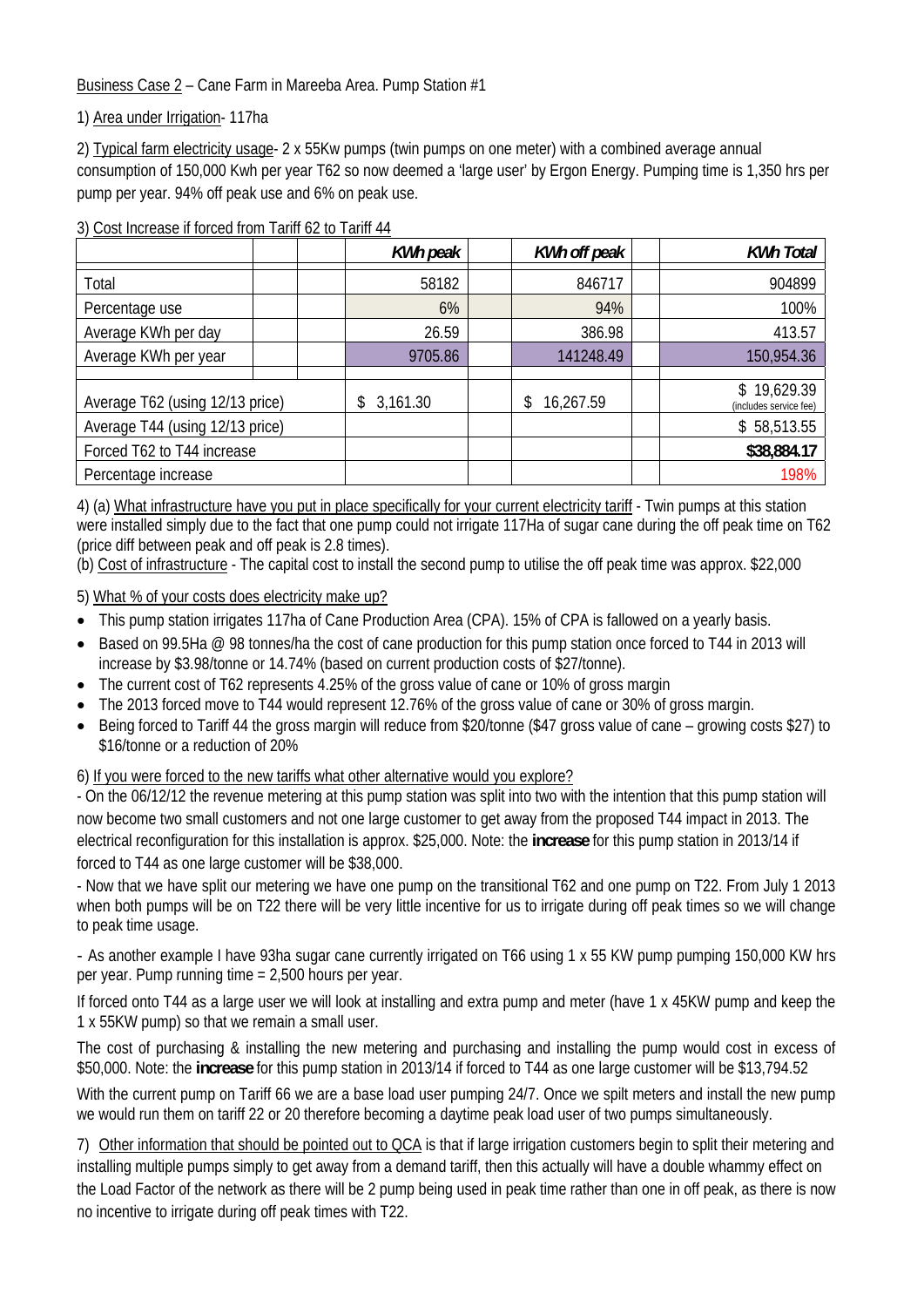T66 customers with round clock irrigation who spilt metering will install an extra pump and have two pumps running as peak load users rather than one running 24/7 as a base load user.

Business Case 3 – Cane Farm in Walkamin Area

## 1) Area under Irrigation- 100 ha

2) Typical farm electricity usage- 2 x 90kw pumps on the same meter (they cannot be run concurrently). One pumping from the channel and the other from a dam. Combined annual consumption of over 100,000 Kwh per year on tariff 66 so now deemed a 'large user' by Ergon Energy. The cropping and irrigating cycle on this area is supplementary during the summer months and then full irrigation for spring crops of some 40ha. Electricity usage from these pumps is constant when they are in use so we consider ourselves 'base load users'.

3) Cost Increase if forced from Tariff 66 to Tariff 44

| Based on Peak Load of 90KW      | <b>KWh Total</b> |
|---------------------------------|------------------|
| <b>Total</b>                    | 271,259.00       |
| Average KWh per day             | 741.14           |
| Average KWh per year            | 271,259.00       |
|                                 |                  |
| Average T66 (using 12/13 Price) | 44,030.34        |
| Average T44 (using 12/13 Price) | 64,005.73<br>S   |
| Forced T66 to T44 increase      | 19,975.38        |
| Percentage increase             |                  |

4) (a) What infrastructure have you put in place specifically for your current electricity tariff - We used to run a diesel pump

on the dam but converted to electricity as a cleaner, more efficient and cheaper option onto tariff 66.

(b) Cost of infrastructure - We spent in excess of \$200,000 to convert over to the electric pump from a diesel system.

### 5) What % of your costs does electricity make up?

Currently electricity makes up approx. 4 % of costs on an average year. Should we experience dry years this could triple as we need to keep our crops growing during the summer months.

If forced off of our current tariffs 62 and 66 and forced onto Large User tariffs this would have a catastrophic effect on our costs in a normal year let alone an El Niño season.

### 6) If you were forced to the new tariffs what other alternative would you explore?

- If we were forced off of tariff 66 we would move back to a diesel system on the dam pump to save money. If a wave of forced change by irrigators to diesel pumps takes place usage will reduce to such a level that much of the currently high cost infrastructure which has been installed to meet increased demand will become unviable.

- Use the channel pump as little as possible which would force us to reduce our production which goes against the LNP's proposal to double food production in Queensland by 2040.

7) Other Information that should be pointed out to QCA is that the perception of a large user of electricity being 100 MW/hours per year is ridiculous when you look at the fact that we area only irrigating 100ha to use that much electricity and 100ha is not a large area! I believe that Minister McArdle has the authority to lift the definition of a large user and QCA should be including a recommendation in their report for the State Government to do so. How will the Minister increase his food supply if a large user is only farming 100ha?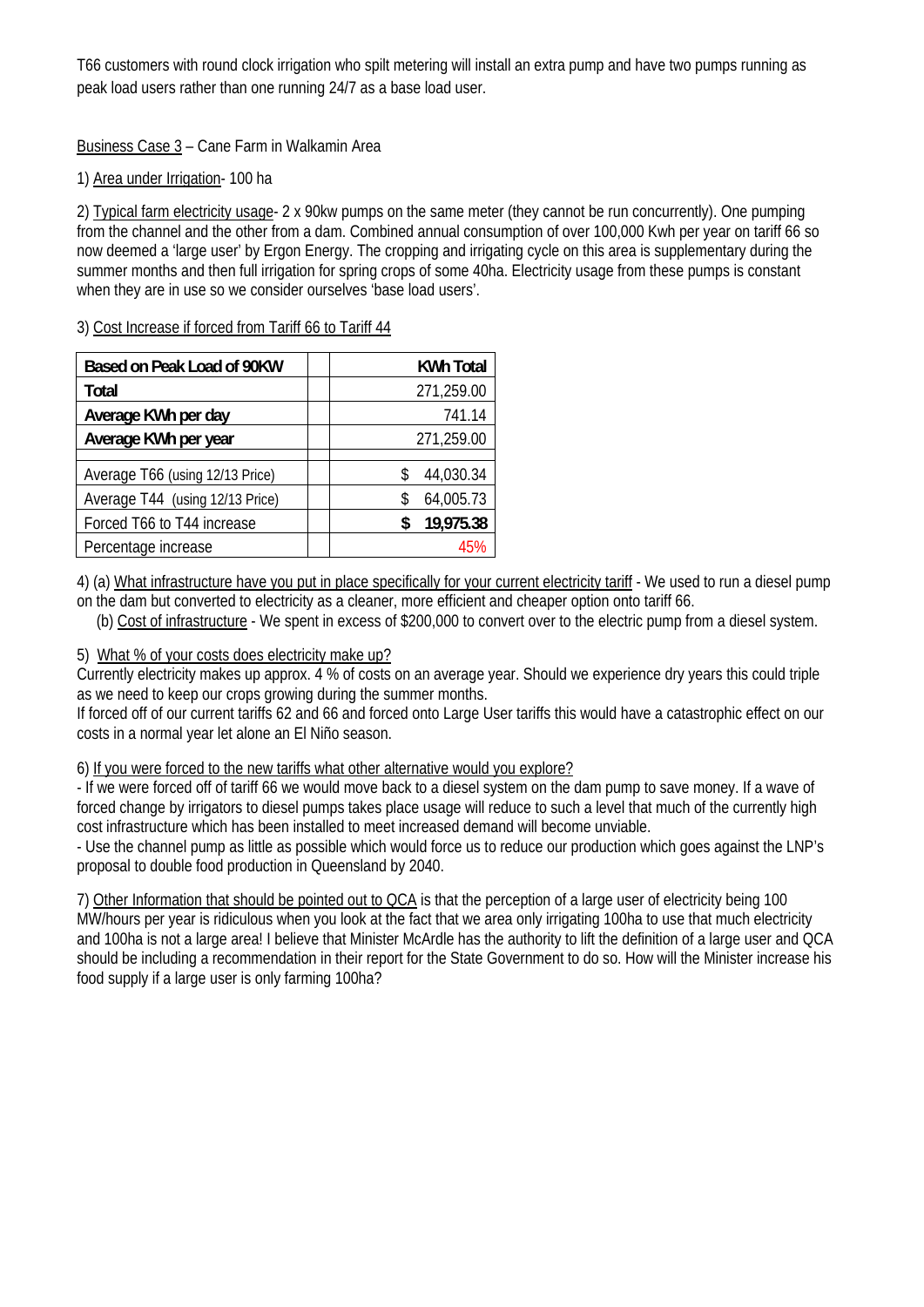Other Examples of Electricity Price Increases from electricity usage data provided by irrigators in our district

|  |  |  |  | <b>Tariff 66 Large User</b> |  |
|--|--|--|--|-----------------------------|--|
|--|--|--|--|-----------------------------|--|

| Based on a peak load of 168KW   | <b>KWh Total</b> |
|---------------------------------|------------------|
| Total                           | 114170           |
| Average KWh per day             | 312.79           |
| Average KWh per year            | 114,170.00       |
| Average T66 (using 12/13 Price) | 28,932.80        |
| Average T44 (using 12/13 Price) | 75,468.83        |
| Forced T66 to T44 increase      | 46,536.03        |
| Percentage increase             | 161%             |

#### **\* Tariff 62 Large User**

|                                 |  | <b>KWh</b> | <b>Kwh</b>  | <b>KWh</b>                            |
|---------------------------------|--|------------|-------------|---------------------------------------|
|                                 |  | peak       | off peak    | <b>Total</b>                          |
| Total                           |  | 11235      | 93022       | 104257                                |
| Percentage use                  |  | 11%        | 89%         | 100%                                  |
| Average KWh per day             |  | 30.70      | 254.16      | 284.86                                |
| Average KWh per year            |  | 11204.30   | 92767.84    | 103972.14                             |
| Average T62 (using 12/13 Price) |  | 3,649.35   | \$10,684.07 | \$14,533.93<br>(includes service fee) |
| Average T44 (using 12/13 Price) |  |            |             | \$53,529.21                           |
| Forced T62 to T44 increase      |  |            |             | \$38,995.28                           |
| Percentage increase             |  |            |             | 268%                                  |

#### **\*\* Tariff 62 Small User**

|                                 |  | <b>KWh</b> | <b>Kwh</b>      | <b>KWh</b>                            |
|---------------------------------|--|------------|-----------------|---------------------------------------|
|                                 |  | peak       | off peak        | <b>Total</b>                          |
| Total                           |  | 11235      | 93022           | 104257                                |
| Percentage use                  |  | 11%        | 89%             | 100%                                  |
| Average KWh per day             |  | 30.70      | 254.16          | 284.86                                |
| Average KWh per year            |  | 11204.30   | 92767.84        | 103972.14                             |
| Average T62 (using 12/13 Price) |  | 3,649.35   | 10,684.07<br>S. | \$14,533.93<br>(includes service fee) |
| Average T22 (using 12/13 Price) |  | 2,263.27   | 16,807.68<br>Ś. | \$19,463.08<br>(includes service fee) |
| Forced T62 to T22 increase      |  |            |                 | 4,929.15<br>Ś                         |
| Percentage increase             |  |            |                 | 34%                                   |

Note: The examples above of a Tariff 62 Large and Small User demoted with \* and \*\* shows the price increase of being deemed an over 100MW/hrs per year 'Large User' being forced off of tariff 62. The increase is 34% if forced from tariff 62 to tariff 22 as a small user and 268% if forced of tariff 62 to tariff 44 as a large user

#### **Tariff 62 Small User**

|                                 |  |              | <b>KWh</b> | <b>Kwh</b>                           | <b>KWh</b>   |
|---------------------------------|--|--------------|------------|--------------------------------------|--------------|
|                                 |  |              | peak       | off peak                             | <b>Total</b> |
| Total                           |  |              | 2420       | 30585                                | 33005        |
| Percentage use                  |  |              | 7%         | 93%                                  | 100%         |
| Average KWh per day             |  | 6.56         | 82.89      | 89.44                                |              |
| Average KWh per year            |  |              | 2393.77    | 30253.46                             | 32647.22     |
| Average T62 (using 12/13 Price) |  | Ś.<br>779.67 | \$3,484.29 | \$4,464.47<br>(includes service fee) |              |
| Average T22 (using 12/13 Price) |  | 483.54       | \$5,481.32 | \$6,357.00                           |              |